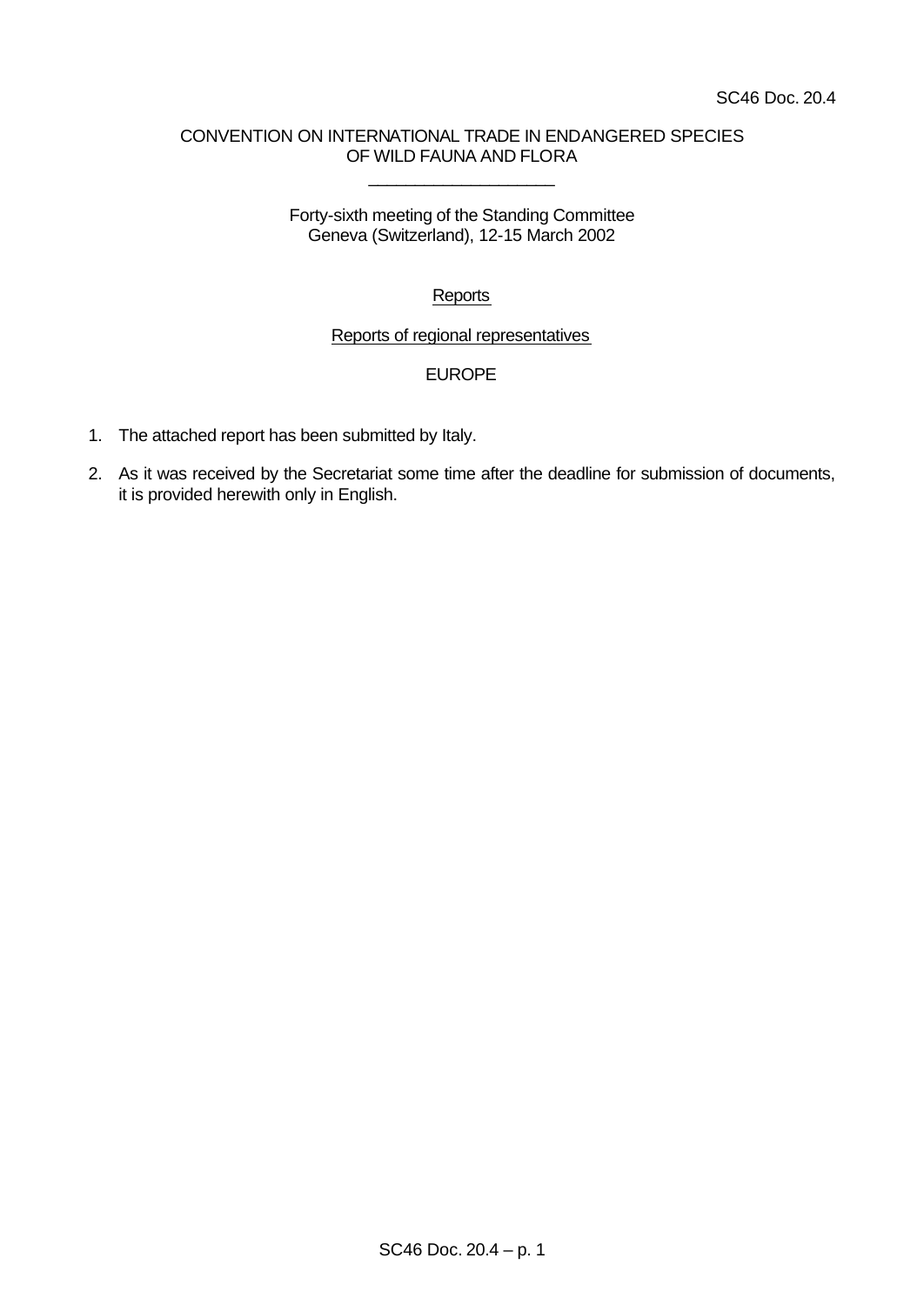# **General information**

- Regional Representatives: France, Italy and Norway
- Alternate Regional Representatives: Portugal, Czech Republic and Turkey
- Number of Parties in the Region: 40
- Number of Parties providing information for this Report: 19

# **Introduction**

This report was compiled by Italy, in collaboration with France and Norway.

It covers the period between the 45<sup>th</sup> meeting of the Standing Committee, held in Paris, France, 19-22 June 2001, and the 46<sup>th</sup> meeting of the Standing Committee.

# NEW CITES PARTY

Ireland deposited its instrument of ratification of CITES on 8 January 2002, making it the 157th Party. Ireland also accepted the Bonn and Gaborone amendments to the Convention. The Convention will enter into force for this country on 8 April 2002. Ireland signed the Convention on 1 November 1974.

#### CITES STANDING COMMITTEE ACTIVITIES

21 countries of the European Region participated in the 45<sup>th</sup> meeting of the Standing Committee.

France and Italy participated in a Working Group on the Work Plan of the Secretariat and of the Standing Committee and on the updates of the CITES Action Plan.

This Working Group met in Geneva from 12 to 15 of February and its report will be presented as agenda item 5 – Implementation of the Strategic and Action Plan – at the  $46<sup>th</sup>$  meeting of the Standing Committee.

Germany and Switzerland participated in a Working Group to work with the Secretariat in the developing of a draft Resolution on the subject of trade in time-sensitive biological samples for consideration at the 46<sup>th</sup> meeting. The results of the working group will be presented as Doc. 12 at this meeting. On the same subject the United Kingdom has prepared a discussion paper, presented at the meeting as an information document (Inf. 3).

United Kingdom was selected as member of the working group on the establishment of an Implementation Committee. The working group produced a document, presented at this meeting as SC46 Doc. 6.

France (convenor) and Czech Republic participated in a working group to analyse and evaluate existing funding mechanisms made available from the Parties, for the conservation of wild fauna and flora. France translated information given by the Parties in the questionnaire sent with Notification 2001/016 and gathered it in 21 tables, then presented for analysis to the Working Group. Results of the works are presented in SC46 Doc. 8.

As a result of the decisions taken at the  $45<sup>th</sup>$  meeting of the Standing Committee a meeting on "Protection and Sustainable Management of Sturgeon Populations in the Black Sea Basin" was held in Sofia , Bulgaria on 23-26 October 2001. Representatives from seven range countries participated in the meeting (Bulgaria, Georgia, Romania, Russian Federation, Turkey, Ukraine, Yugoslavia (non-Party country). Representatives of the CITES Secretariat, FAO Secretariat and IUCN participated also at the meeting. A series of important recommendations were adopted at the meeting and a "Black Sea Sturgeon Management Group" was also established, chaired by Romania.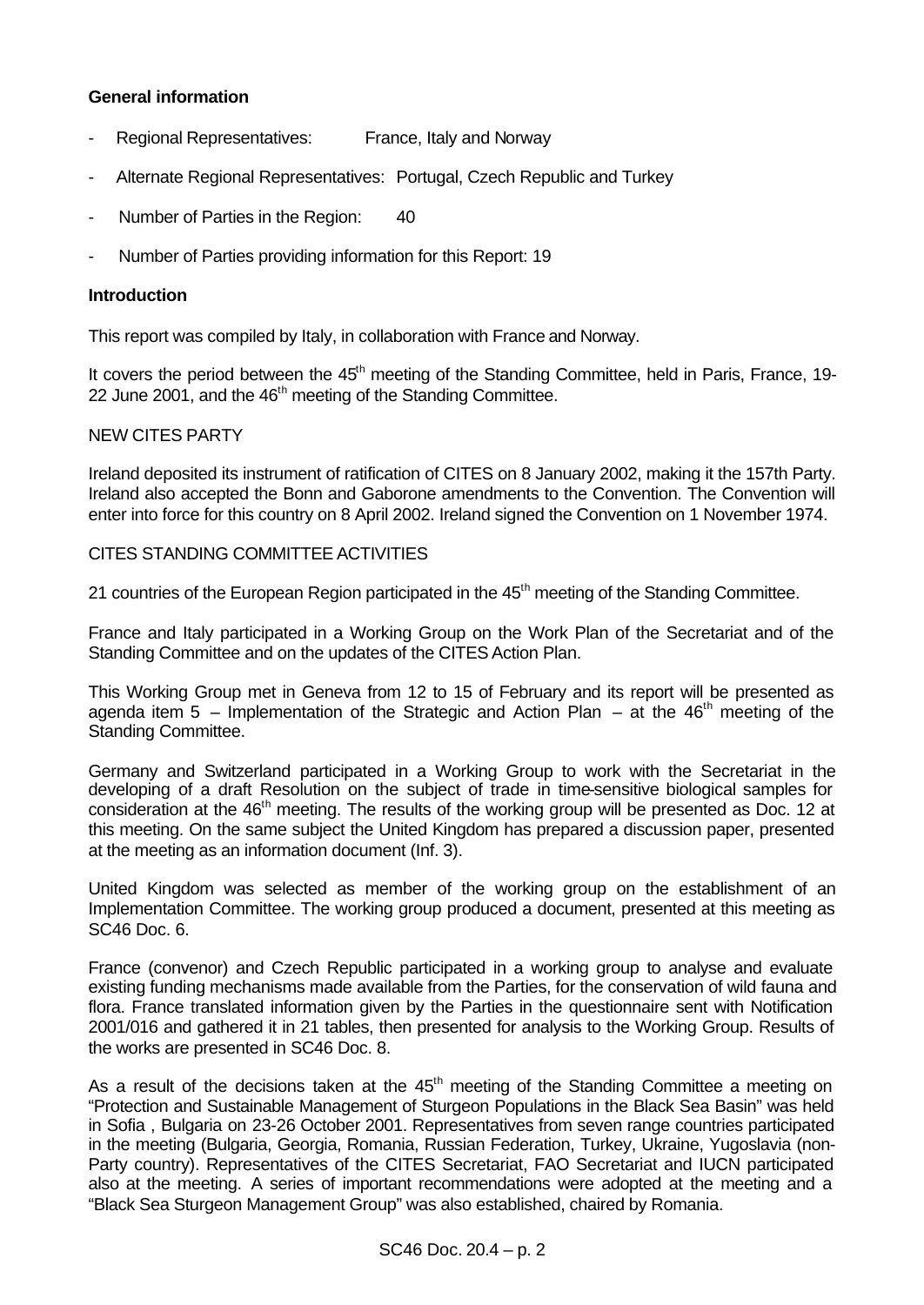# CITES ANIMALS COMMITTEE ACTIVITIES

Several Parties of the European Region participated in the  $17<sup>th</sup>$  Meeting of the CITES Animals Committee that was held 30 July  $-3$  August 2001 in Hanoi, Viet Nam: (Netherlands, Hungary as member, United Kingdom and Northern Ireland as Alternates, and Austria, Denmark, France, Germany, Italy, Russian Federation, Spain and Ukraine.)

The United Kingdom continued to chair the Working Group on trade in hard corals and presented a report to the group on the outcome of a research aimed at providing a mechanism to distinguish between fossilised and non-fossilised corals. The report is still under consideration by the group but is available on the UK CITES Website (www.ukcites.gov.uk/news/research.htm).

France participated in the Working Group on caviar labelling. At the meeting held the  $8<sup>th</sup>$  October 2001 in Geneva attended also Switzerland.

Italy and Spain participated in the working group on implementation of Decision 11.100, regarding trade in alien species and the Animal Committee agreed on the preparation of a concise list of potentially invasive CITES species in linkage with the Plants Committee and IUCN.

In this occasion Italy presented also a paper on Forensic Analysis for *Acipenseriformes* spp*.* and a list of Italian specialists for Syngnathids.

Moreover the First European Regional Meeting of the Animals Committee was held from 14 to16 November 2001 in Bonn, hosted and organized by Germany. At this meeting, around 100 participants from 37 Parties of the European Region discussed topical issues of trade in protected animal species. Austria and Germany are preparing a database for improving transport conditions of animals species.

Before the meeting a Seminar for Scientific Authorities was held from 12 to 14 November.

# CITES PLANTS COMMITTEE ACTIVITIES

Several Parties of the European Region participated in the 11<sup>th</sup> Meeting of the CITES Plants Committee that was held 3 –7 September 2001 in Langkawi, Malaysia.

United Kingdom chaired the Working Group on Significant Trade and participated in various other groups.

France was charged of following issues:

- to carry on with the physiological study on *Prunus africana;*
- in the framework of the Working Group on the coordination of the terms used for medicinal plants, to translate into French the terms agreed by the WG;
- to study the import and use of *Taxus spp.* by French chemical companies.

Austria is producing a Checklist about Bulbophyllum.

The Netherlands has offered to host the next Plants Committee meeting that will be held in Leiden 13-17 May 2002.

ACTIVITIES RELATING TO THE CITES LISTING CRITERIA

Several Parties of the European Region contributed comments to Notification 2001/37. These comments are reflected in SC46 Doc. 14.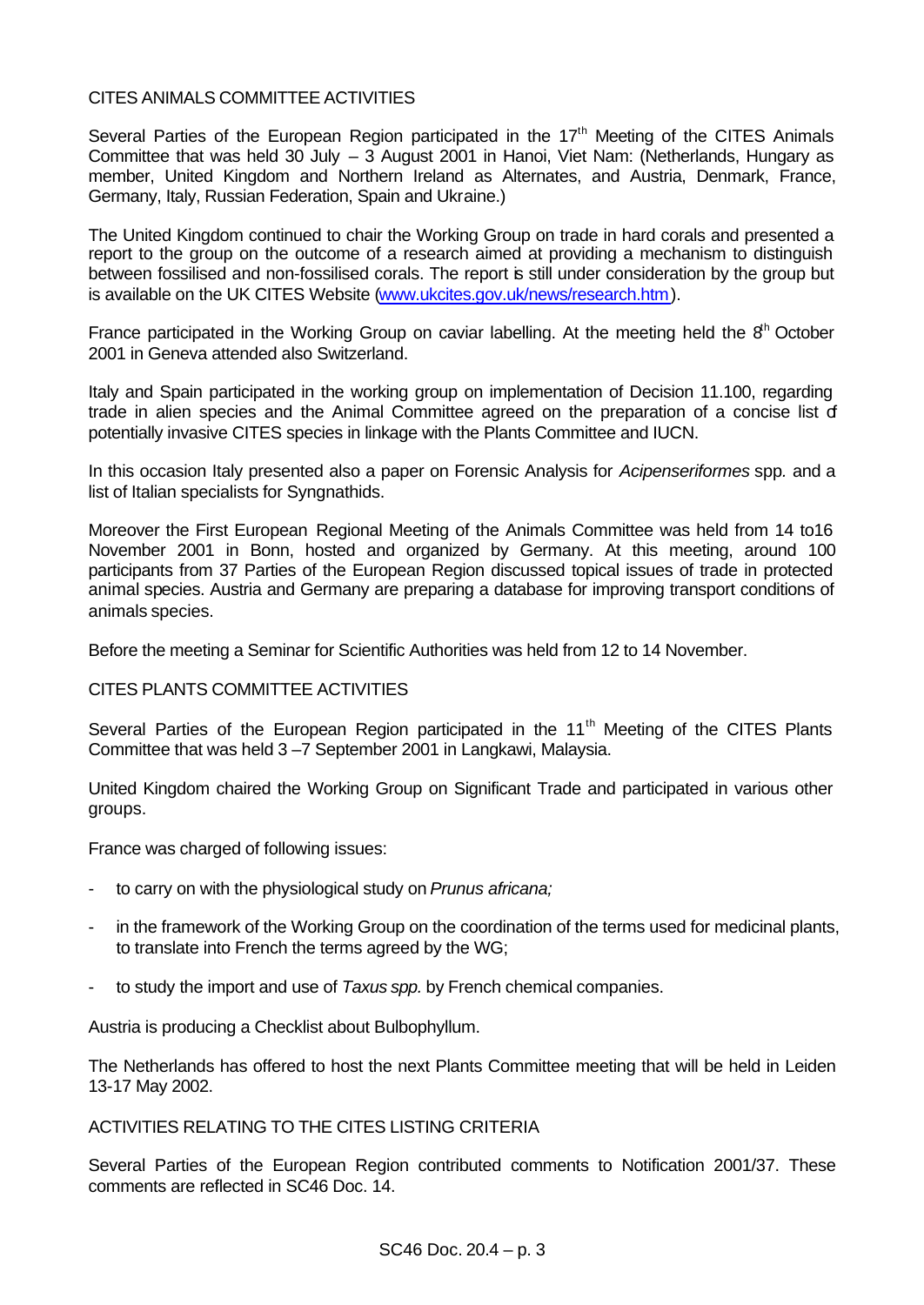# CITES CAPACITY BUILDING ACTIVITIES

Several regional and national training activities have been carried out in many European countries; among them it is worth mention the following:

- With the support and assistance of Germany's CITES Management Authority, TRAFFIC Europe and the IUCN Environmental Law Centre a Workshop on "The Enforcement of Wildlife Trade Controls in the EU" was held in Frankfurt, Germany, on 56 November 2001. The workshop, made possible thanks to financial contribution from the EU Commission, was attended by more than 70 representatives from 15 European Countries and selected case studies highlighting the potential on how to improve the ability of enforcement authorities in the EU were discussed.
- **Regional Training Seminar for Custom Enforcement Officers was held in Romania on 59** November 2001.
- A Joint Training Course for Customs on parcel and mail shipments was organised by the UK Scientific Authority. The UK CITES MA and SA contributed to an IUCN/UK Committee workshop on links between CITES and CBD and in September 2001 participated in a seminar organized by TRAFFIC and African Resources Trust (ART) looking at the role of enforcement in implementing CITES.
- A training course open to Regional M.A., Customs Officers and Enforcement Department was held by France in Lyon from 1 to 5 October 2001
- **A training seminar on CITES Flora was held in Switzerland for Customs Officers on 21 November** 2001 and a representative of the Management Authority attended a seminar on international exchange of plants material, organized by the Association of Botanical Gardens of Switzerland.
- **A CITES training seminar will be held in the Netherlands Antilles and Aruba as part of the** cooperation programme on CITES policy and enforcement between parts/countries in the Kingdom of the Netherlands.
- **Two seminars have been carried out in Greece for different Authorities involved in CITES** implementation ( Forest – Customs – Port Authorities).
- A training seminar for the enforcement officers was held in Norway starting in the fall of 2001 and continuing until March 2002, and another one on TCM (Traditional Chinese Medicine) is planned for the Spring of 2002.
- ß Estonia organized two training seminars: the first was held on 15-19 October 2001 for Customs Officers, the second for environmental inspectors was held 21-25 January 2002. And on 18 January 2002 was also held a first meeting with executive police officers, to involve Estonian Police in CITES implementation. It was agreed to organise a specific training course.
- The Republic of Belarus participated in a workshop on the implementation of CITES, held in Latvia on 22-26 September 2001.
- **Slovenian Senior Customs Officers were trained in Germany in November 2001.**
- A workshop for Police Officers on CITES Crime issues was held in the Slovak Republic 24-26 October 2001 and from 4 to 6 December 2001 a "marking and registration" seminar was held as well. A study-tour of representatives of Management and Scientific Authorities inspection and customs officers was done from 16 to 22 June 2001 to Denmark on CITES implementation; also officers from Estonia took part in this study tour. All these activities were funded by the DANCEE (Danish Co-operation for Environment in Eastern Europe).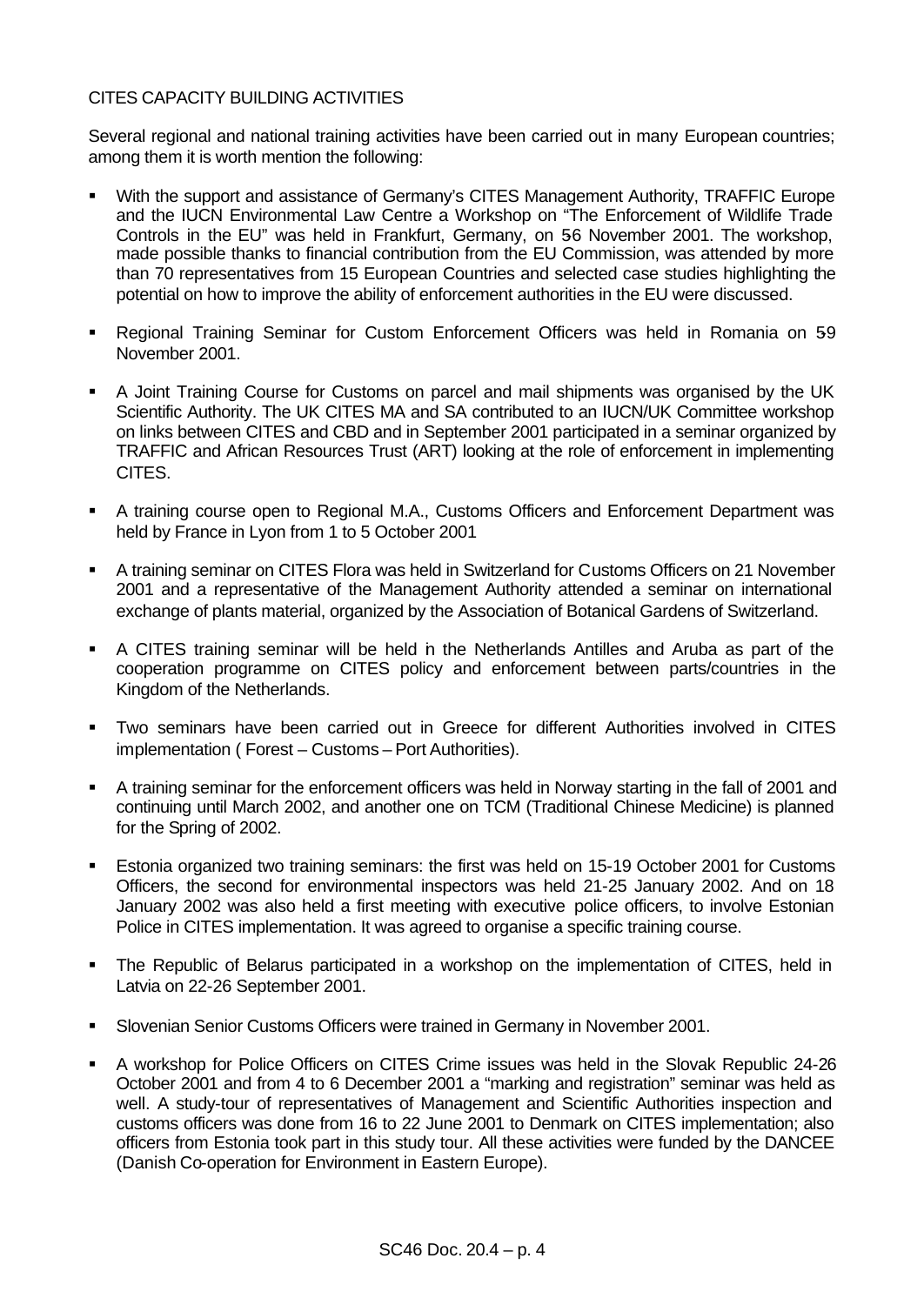- **A** training seminar for Customs Officers, Management and Scientific Authorities was held in late December 2001 in Turkey with the participation of staff from the CITES Secretariat.
- **A CITES training course for personnel of the State Forest Corps, the enforcement authority of** Italy, was held in Rome 5-8 February 2002 on internal controls and investigations activities.
- In autumn 2001 a meeting of the CITES Flora and Fauna Enforcement Group (NGO,CITES MA and SA, Swedish Museum of Natural History, Board of Customs, Coast Guard, Police and Office of Public Prosecutor) was held in Sweden.

Also part of the capacity building activities are the publications produced by the UK Scientific Authority (Fauna) as the latest edition of the four Checklist of CITES listed Fauna, that were distributed to all CITES Parties with the collaboration of the CITES Secretariat. The Checklists can also be downloaded from the UK CITES Website (www.ukcites.gov.uk). The UK Scientific Authority (Flora), on behalf of CITES, published also three new CITES Plants Checklists and these will be distributed to all Parties via the CITES Secretariat.

#### LEGISLATIVE ACTIVITIES

- **A new EU Commission Regulation No.1808/2001 implementing main Regulation 338/97 entered** into force on 22 September 2001. This regulation replaces Commission Regulation 939/97 and contains new implementing measures, for example on marking of specimens and on procedures for captive breeding, that are binding for its Member States which are also Parties to CITES. Other EU Commission Regulation No.2087/2001 entered into force on 29 October 2001. This Regulation suspend the introduction of certain specimens of fauna and flora into the European Union. Other two EU Regulations 1579/2001 and 2476/2001 entered into force respectively on 5 August 2001 and 21 December 2001. These Regulations modify the Annexes of Regulation 338/97 after the modifications to Appendix III of CITES and to some Annotations in the Appendices.
- **Austria produced Guidelines for implementation of CITES.**
- In Italy a new law on sanctions for infringements of CITES and EU Regulations provisions, amending existing law 150/92, entered into force in June 2001, while two decrees providing a nationwide structure for the enforcement activities of the State Forests Corps entered into force in July 2001 and a new decree containing criteria and measures for keeping in captivity of specimen of *Tursiops truncatus* entered into force in December 2001. Moreover a new registration scheme for certain specimens of fauna and flora included in the EU Regulations entered into force in January 2002.
- **A** new CITES legislation is on the way to be approved by the Government of Norway, possibly in the spring of 2002.
- **The Slovak Republic is on the way of approving a new CITES law that will enter into force on 1st** July 2002.
- ß Slovenia, with the support of European Commission, TRAFFIC Int, and Belgium, has undertaken an analysis of EU Regulations in order to adequate national legislation.
- ß Turkey national CITES law No. 24623 has been published in the Official Journal on 27 December 2001. This law has been drafted with the assistance of the CITES Secretariat. Implementing Decrees are under preparation.
- Poland has prepared a national law based on the CITES provisions and EU Regulations, that is planned to enter into force in the mid of March 2002.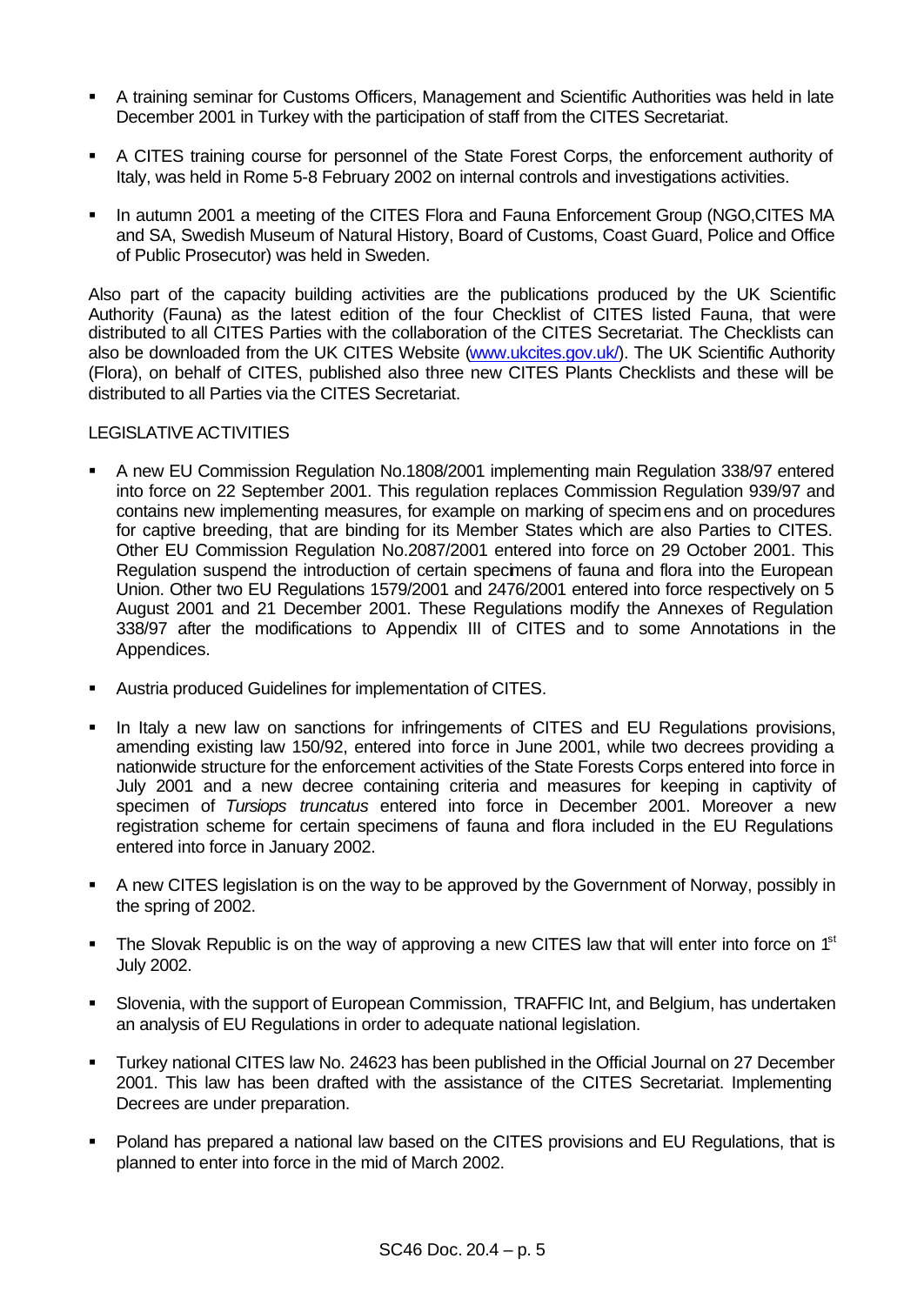- ß Belarus in the period has issued 16 permits for export of CITES specimens and is on the way to develop amendments to national law in order to implement CITES.
- ß Bulgaria in December 2001 submitted to the Parliament a new Law for implementation of Biodiversity Convention, one chapter of which is referred to implementation of CITES.
- **Estonia has completed an analysis of present national legislation, in order to prepare** amendments in compliance with international and EU Regulations and to fully implement and enforce CITES.
- Romania adopted a Law regarding fish and stock management, fishing and aquaculture and Acts for fishing licences and management and conservation of the sturgeon, with very restrictive measures. Moreover, it adopted measures for harvesting and trade of wild fauna and flora.

Romania organised also the "First Meeting of the Joint Scientific Advisory Group for Conservation and Management of the Sturgeon in the Danube Rivers and Black Sea (JSAG)", held in Tulcea on the  $29<sup>th</sup>$  June 2001.

- ß Sweden has implemented national legislation on animal welfare, directly impacting conservation and keeping of certain endangered species.
- **Macedonia started with activities related to the preparation and printing of CITES certificates and,** at present, a proposal of certificate as per Res. Conf., 10.2 Annex II has been accepted by the Secretariat and two first certificates have been issued: one for turtles (*Testudo hermanni*) specimens and one for two elephant tusks (*Elephas* spp). In the meantime, a new Law on Customs Tariffs has been adopted, with an appropriate Decision on Classification of Forms for import and export of goods. It is adding to this law two lists of wild fauna and flora species from Macedonia, which require certificates issuing and with this law Macedonia is going towards implementation of CITES and other international treaties provisions.

# LAW ENFORCEMENT ACTIVITIES

In the period investigation and prosecuting activities involving smuggling or trafficking of CITES specimens has been carried out by the European countries. Among them is worth mention:

ß In the UK, the 4-month prison sentences received in June 2001 by two shopkeepers for smuggling bushmeat, including some endangered species, into the country. This was the first bushmeat prosecution undertaken in the UK.

And moreover in the U.K., the case of endangered species of birds of pray, brought through Customs "Nothing to declare" channel from Thailand that leaded to the discover, at the smuggler's home, of further birds, gibbon, slow loris and tortoises. In this big operation one of defendants was sentenced with 22-month prison for smuggling offences, and the main defendant with 6,5 years in prison for smuggling birds of pray, knowingly acquiring and possessing specimens which had been illegally imported.

- **Five tigers and four primates were confiscated without CITES permits in Greece.**
- Norway carried out a big number of confiscations for products of traditional Chinese medicine originating from SE Asia.
- **Ifaly confiscated significant quantities of CITES specimens brought through Customs (dead** corals, shells, reptile skins like bags, belts and shoes, caviar and live reptiles as pet animals following the travellers, ivory by-products, embalmed turtles, hunting trophies, game birds as well) and on national market (live reptiles, ivory and birds).

# RESEARCH AND STUDIES ACTIVITIES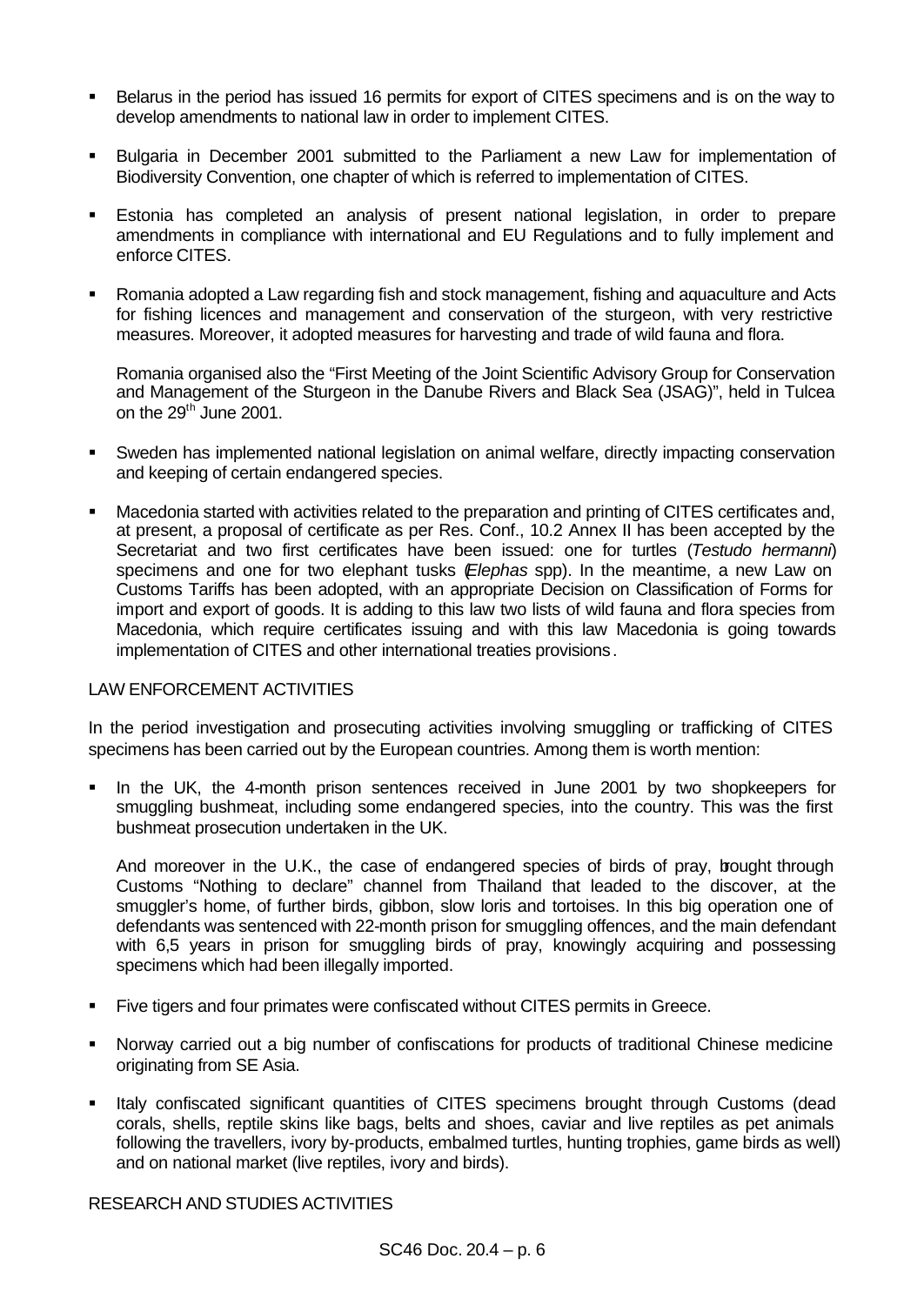Bulgaria from September 2001 is implementing a project named PHARE, with Austria and Germany also partners, referred to reviewing existing legislation, training courses for Customs Officers and M.A officers, public awareness activities, setting up of rescue centres for confiscated fauna.

The Slovak Republic and Estonia undertook a study-tour to Denmark from 16 to 22 June 2001 to get know-how on CITES implementation.

Swiss CITES M.A. on January 31 2002 published the result of a study on the imports of aquaria-fish into Switzerland.

A scientific expedition has been carried out by France in New Caledonia to study endemic geckos (*Rhacodactylus* spp).

In the U.K. is now underway a basking shark research, with the aim to find out more about the population structure, movements and life history of basking sharks in the North East Atlantic, using tags transmitting data via satellite. The preliminary result will be used by the UK in preparing a proposal for the  $12<sup>th</sup>$  Conference of the Parties to list the basking shark on Appendix II of CITES.

A 3-year project on exploitation of marine turtles in the UK Overseas Territories of Anguilla, Bermuda, British Virgin Islands, Cayman Islands, Montserrat and the Turks and Caicos Island, is also being carried out by the UK MA. The UK has also commissioned surveys to identify best uses of genetic research in support of enforcement activities and, moreover, a research to assess the level of illegal trade in tortoises within the UK.

In the framework of ongoing co-operation between CITES China and the UK on plants issues, the UKSA also hosted for 6 months a member of MA of the Peoples Republic of China, attending an international Diploma Course in Plant Conservation Techniques, which carried out a research on orchids trade and produced training material to be used in CITES implementation and enforcement in China.

# PUBLIC AWARENESS ACTIVITIES

France co-operated in editing the "Identification Guide on Sturgeons and Paddlefish", drawn up by Canada.

Slovenia completed an information campaign on CITES, using leaflets, bookmarks, posters and manual, printed both in English and Slovene languages. Related products will be distributed at the 46th SC meeting.

Austria produced , in co-operation with WWF-Austria, an awareness programme and a Guide for tourists on CITES aspects and a new Homepage (www.bmlfuw.gv.at.

Sweden produced a brochure on trade of CITES fauna and flora and on trade of parts of the EU "birds and habitat" Directives. The M.A is also providing for updating of the WCMC species database with Swedish names.

Italy produced an information campaign for travellers by means of a significant quantity of posters that will be permanently affixed at the authorized ports of entry/exit of CITES and EU listed specimens.

Estonia distributed to stakeholders the Estonian version of the Green Parrot ID Program Manual, prepared by the UK Customs and is also preparing a CITES video presentation, to be ready for the beginning of march 2002, and to be used both for TV broadcasting and for training and information purposes. Shooting took place on 26-28 September 2001.